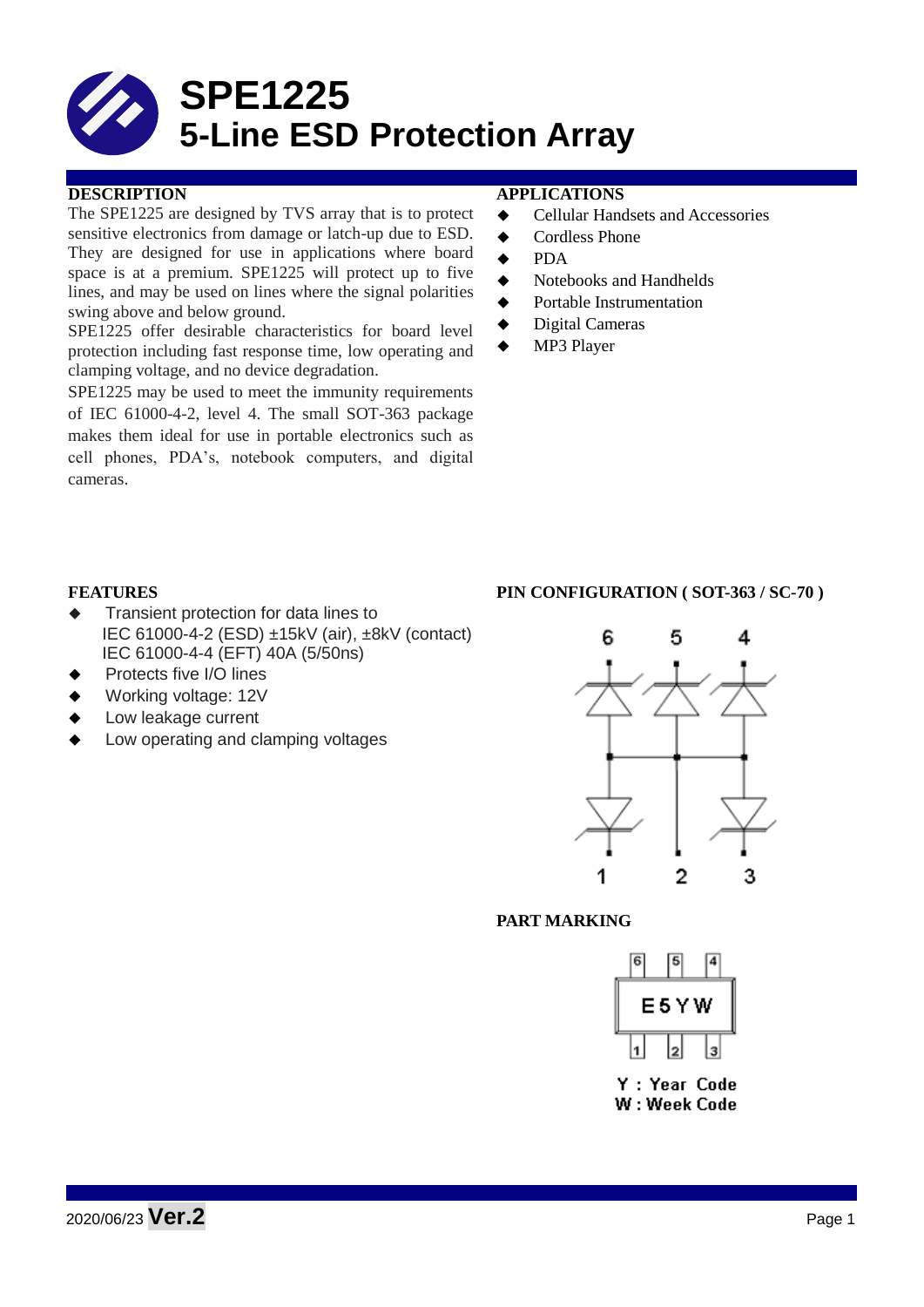

## **ORDERING INFORMATION**

| <b>Part Number</b> | Package | <b>Part Marking</b> |
|--------------------|---------|---------------------|
| SPE1225S36RGB      | SOT-363 | ⊷                   |

 $\frac{1}{2}$  Week Code : A ~ Z( 1 ~ 26); a ~ z( 27 ~ 52)

※ SPE1225S36RGB : Tape Reel ; Pb – Free ; Halogen – Free

# **ABSOULTE MAXIMUM RATINGS**

(TA=25℃ Unless otherwise noted)

| <b>Parameter</b>                                 | <b>Symbol</b> | <b>Typical</b> | Unit            |  |
|--------------------------------------------------|---------------|----------------|-----------------|--|
| Peak Pulse Power ( $tp = 8/20 \mu s$ )           | Ppk           | 250            | W               |  |
| Maximum Peak Pulse Current ( $tp = 8/20 \mu s$ ) | Ipp           | 8              | A               |  |
| ESD per IEC $61000 - 4 - 2$ (Air)                | Vpp           | ±15            | <b>KV</b>       |  |
| <b>ESD</b> per IEC $61000 - 4 - 2$ (Contact)     | Vpp           | $\pm 8$        | KV              |  |
| <b>Operating Junction Temperature</b>            | Tі            | $-55 \sim 125$ | $\rm ^{\circ}C$ |  |
| <b>Storage Temperature Range</b>                 | <b>TSTG</b>   | $-55 \sim 150$ | $\rm ^{\circ}C$ |  |
| Lead Soldering Temperature                       | Tī.           | 260(10sec)     | $\rm ^{\circ}C$ |  |

# **ELECTRICAL CHARACTERISTICS**

(TA=25℃ Unless otherwise noted)

| <b>Parameter</b>               | <b>Symbol</b> | <b>Conditions</b>                                  | Min. | <b>Typ</b> | Max. | Unit |
|--------------------------------|---------------|----------------------------------------------------|------|------------|------|------|
| Reverse Stand – Off<br>Voltage | Vrwm          |                                                    |      |            | 12   |      |
| Reverse Breakdown Voltage      | <b>VBR</b>    | $It = 1mA$                                         | 13.3 |            |      |      |
| <b>Reverse Leakage Current</b> | IR            | $V_{\text{RWM}} = 12V$ , T=25°C                    |      |            |      | μA   |
| <b>Clamping Voltage</b>        | Vc            | [Ipp = 1A, tp = $8/20$ μs                          |      |            | 19   |      |
| <b>Clamping Voltage</b>        | Vc            | $\text{Ipp} = 8A$ , tp = 8/20 µs                   |      |            | 25   |      |
| Junction Capacitance           | Cj            | Between I/O Pin and GND<br>$V_R = 0V$ , $f = 1MHz$ |      | 16         | 20   | pF   |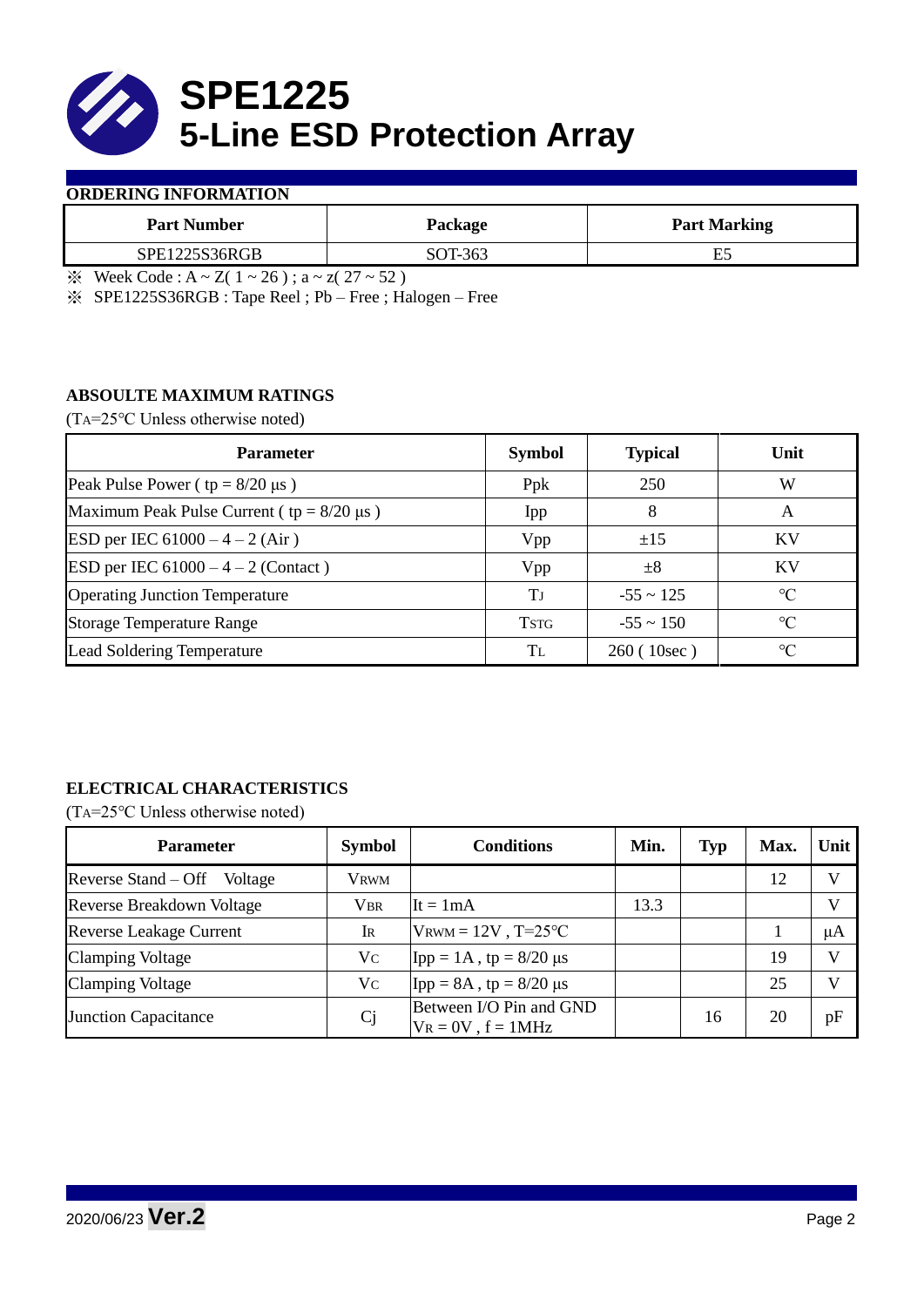

# **TYPICAL CHARACTERISTICS**



2020/06/23 **Ver.2** Page 3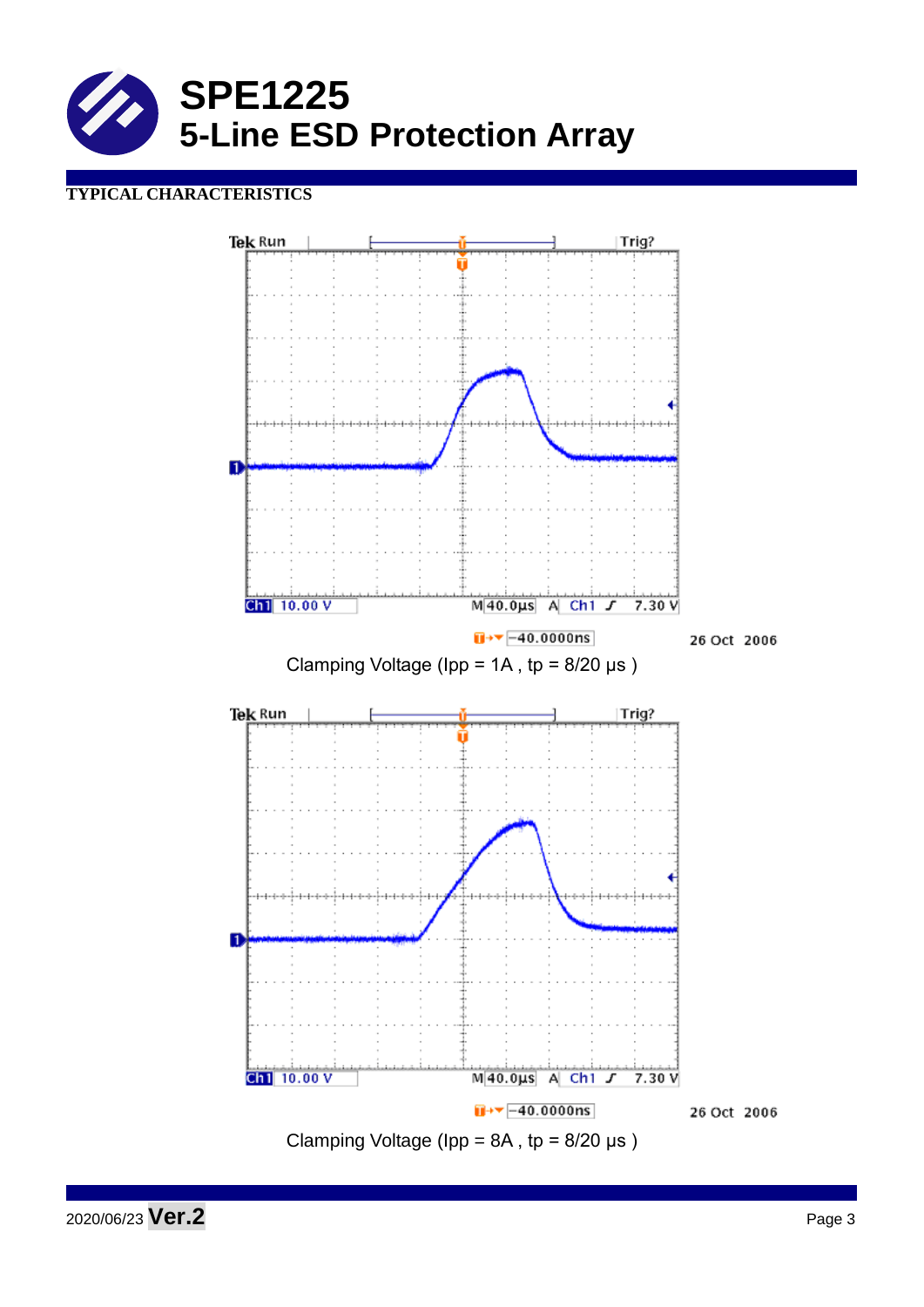

# **TYPICAL CHARACTERISTICS**







**Fig 1 : Junction Capacitance V.S Reverse Voltage Applied Fig 2 : Peak Plus Power V.S Exponential Plus Duration**



**Fig 3 : Clamp Voltage V.S Peak Pulse Current Fig 4 : Forward Voltage Drop V.S Peak Forward**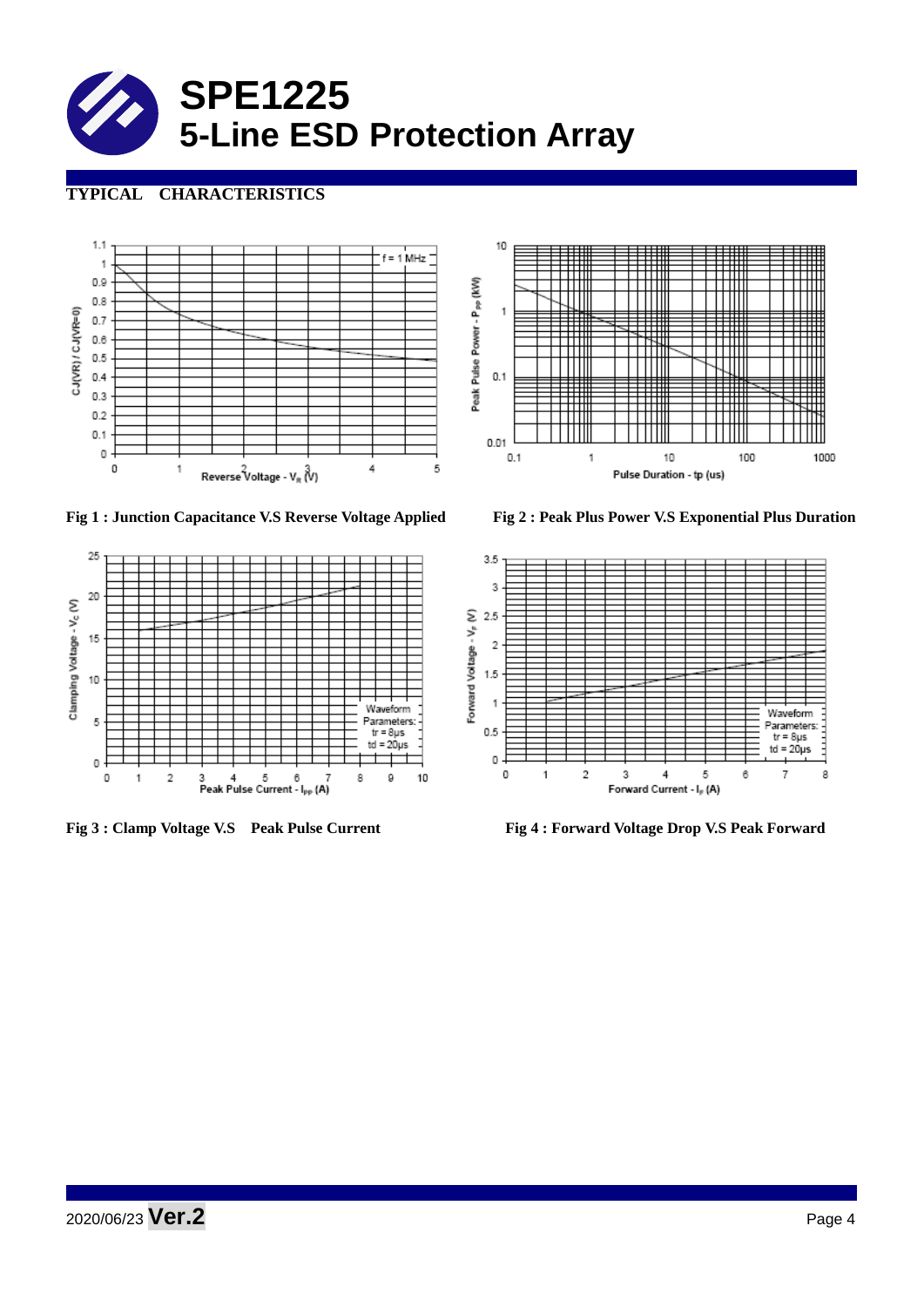

# **APPLICATION NOTE**

# **Device Connection for Protection of Five Data Lines**

SPE1225 is designed to protect up to five data lines. The device is connected as follows:

1. The TVS protection of five I/O lines is achieved by connecting pins 1, 3, 4, 5, and 6 to the data lines. Pin 2 is connected to ground. The ground connection should be made directly to the ground plane for best results. The path length is kept as short as possible to reduce the effects of parasitic inductance.



### **Circuit Board Layout Recommendations for Suppression of ESD**

Good circuit board layout is critical for the suppression of ESD induced transients. The following guidelines are recommended:

- 1. Place the TVS near the input terminals or connectors to restrict transient coupling.
- 2. Minimize the path length between the TVS and the protected line.
- 3. Minimize all conductive loops including power and ground loops.
- 4. The ESD transient return path to ground should be kept as short as possible.
- 5. Never run critical signals near board edges.
- 6. Use ground planes whenever possible.